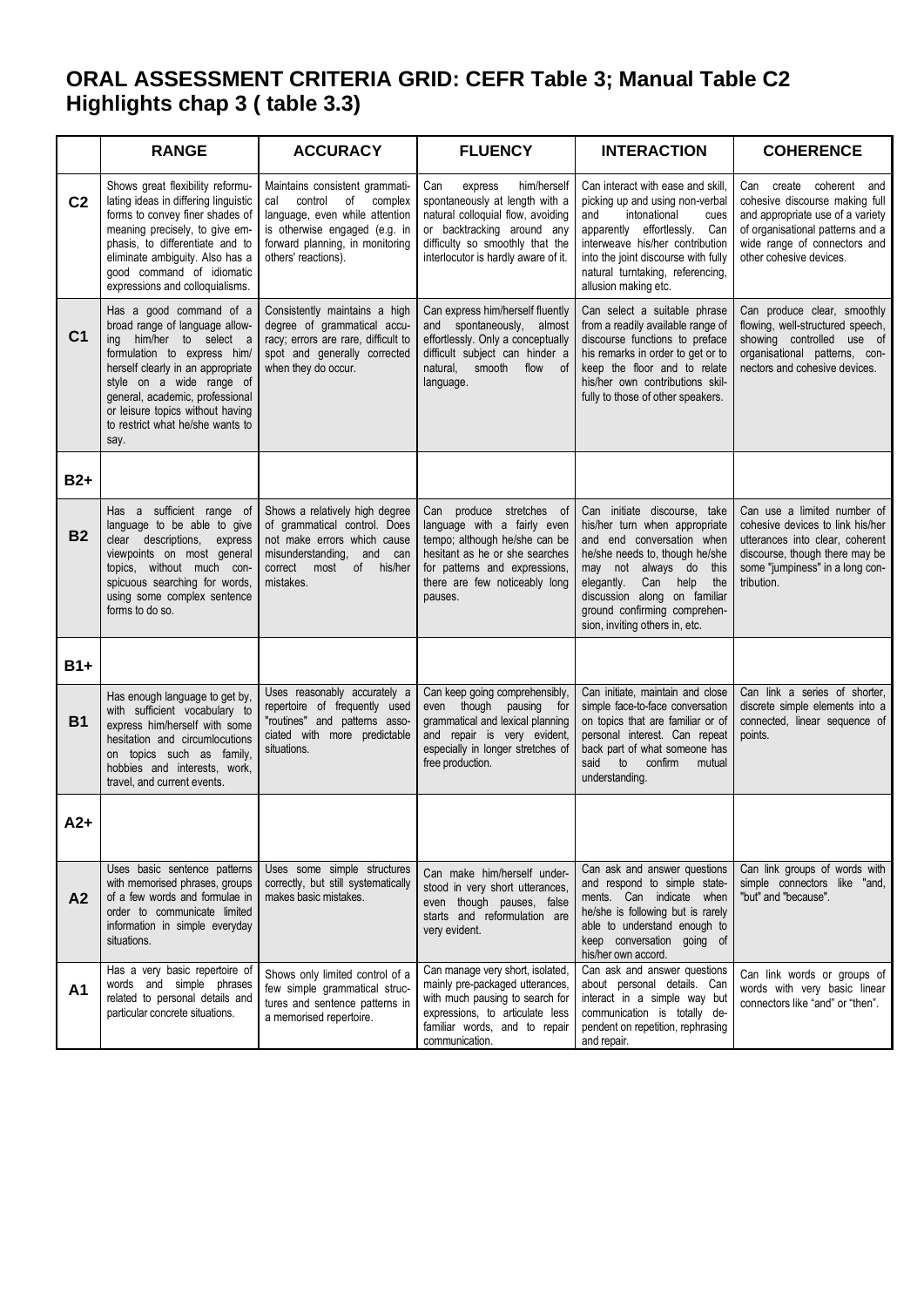# **SUPPLEMENTARY CRITERIA GRID: "Plus Levels", Manual table C3**

|                | <b>RANGE</b>                                                                                                                                                                                                                                          | <b>ACCURACY</b>                                                                                                                                                                                                     | <b>FLUENCY</b>                                                                                                                                                                                                                                    | <b>INTERACTION</b>                                                                                                                                                                                                                                                                                                                             | <b>COHERENCE</b>                                                                                                                                                       |
|----------------|-------------------------------------------------------------------------------------------------------------------------------------------------------------------------------------------------------------------------------------------------------|---------------------------------------------------------------------------------------------------------------------------------------------------------------------------------------------------------------------|---------------------------------------------------------------------------------------------------------------------------------------------------------------------------------------------------------------------------------------------------|------------------------------------------------------------------------------------------------------------------------------------------------------------------------------------------------------------------------------------------------------------------------------------------------------------------------------------------------|------------------------------------------------------------------------------------------------------------------------------------------------------------------------|
| C <sub>2</sub> |                                                                                                                                                                                                                                                       |                                                                                                                                                                                                                     |                                                                                                                                                                                                                                                   |                                                                                                                                                                                                                                                                                                                                                |                                                                                                                                                                        |
| C <sub>1</sub> |                                                                                                                                                                                                                                                       |                                                                                                                                                                                                                     |                                                                                                                                                                                                                                                   |                                                                                                                                                                                                                                                                                                                                                |                                                                                                                                                                        |
| $B2+$          | Can express him/herself<br>clearly and without much<br>sign of having to restrict<br>what he/she wants to say.                                                                                                                                        | Shows good grammatical<br>control; occasional "slips"<br>or non-systematic errors<br>and minor flaws in<br>sentence structure may<br>still occur, but they are<br>rare and can often be<br>corrected in retrospect. | Can communicate<br>spontaneously, often<br>showing remarkable<br>fluency and ease of<br>expression in even longer<br>complex stretches of<br>speech. Can use<br>circumlocution and<br>paraphrase to cover gaps<br>in vocabulary and<br>structure. | Can intervene<br>appropriately in<br>discussion, exploiting a<br>variety of suitable<br>language to do so, and<br>relating his/her own<br>contribution to those of<br>other speakers.                                                                                                                                                          | Can use a variety of<br>linking words efficiently to<br>mark clearly the<br>relationships between<br>ideas.                                                            |
| <b>B2</b>      |                                                                                                                                                                                                                                                       |                                                                                                                                                                                                                     |                                                                                                                                                                                                                                                   |                                                                                                                                                                                                                                                                                                                                                |                                                                                                                                                                        |
| $B1+$          | Has a sufficient range of<br>language to describe<br>unpredictable situations,<br>explain the main points in<br>an idea or problem with<br>reasonable precision and<br>express thoughts on<br>abstract or cultural topics<br>such as music and films. | Communicates with<br>reasonable accuracy in<br>familiar contexts;<br>generally good control<br>though with noticeable<br>mother tongue influences.                                                                  | Can express him/herself<br>with relative ease. Despite<br>some problems with<br>formulation resulting in<br>pauses and "cul-de-sacs",<br>he/she is able to keep<br>going effectively without<br>help.                                             | Can exploit a basic<br>repertoire of strategies to<br>keep a conversation or<br>discussion going.Can give<br>brief comments on others<br>views during discussion.<br>Can intervene to check<br>and confirm detailed<br>information.                                                                                                            | No descriptor available                                                                                                                                                |
| <b>B1</b>      |                                                                                                                                                                                                                                                       |                                                                                                                                                                                                                     |                                                                                                                                                                                                                                                   |                                                                                                                                                                                                                                                                                                                                                |                                                                                                                                                                        |
| $A2+$          | Has sufficient vocabulary<br>to conduct routine.<br>everyday transactions<br>involving familiar<br>situations and topics,<br>though he/she will<br>generally have to<br>compromise the message<br>and search for words.                               | No descriptor available                                                                                                                                                                                             | Can adapt rehearsed<br>memorised simple<br>phrases to particular<br>situations with sufficient<br>ease to handle short<br>routine exchanges without<br>undue effort, despite very<br>noticeable hesitation and<br>false starts.                   | Can initiate, maintain and<br>close simple, restricted<br>face-to-face conversation,<br>asking and answering<br>questions on topics of<br>interest, pastimes and<br>past activities. Can<br>interact with reasonable<br>ease in structured<br>situations, given some<br>help, but participation in<br>open discussion is fairly<br>restricted. | Can use the most<br>frequently occurring<br>connectors to link simple<br>sentences in order to tell<br>a story or describe<br>something as a simple list<br>of points. |
| A2             |                                                                                                                                                                                                                                                       |                                                                                                                                                                                                                     |                                                                                                                                                                                                                                                   |                                                                                                                                                                                                                                                                                                                                                |                                                                                                                                                                        |
| A1             |                                                                                                                                                                                                                                                       |                                                                                                                                                                                                                     |                                                                                                                                                                                                                                                   |                                                                                                                                                                                                                                                                                                                                                |                                                                                                                                                                        |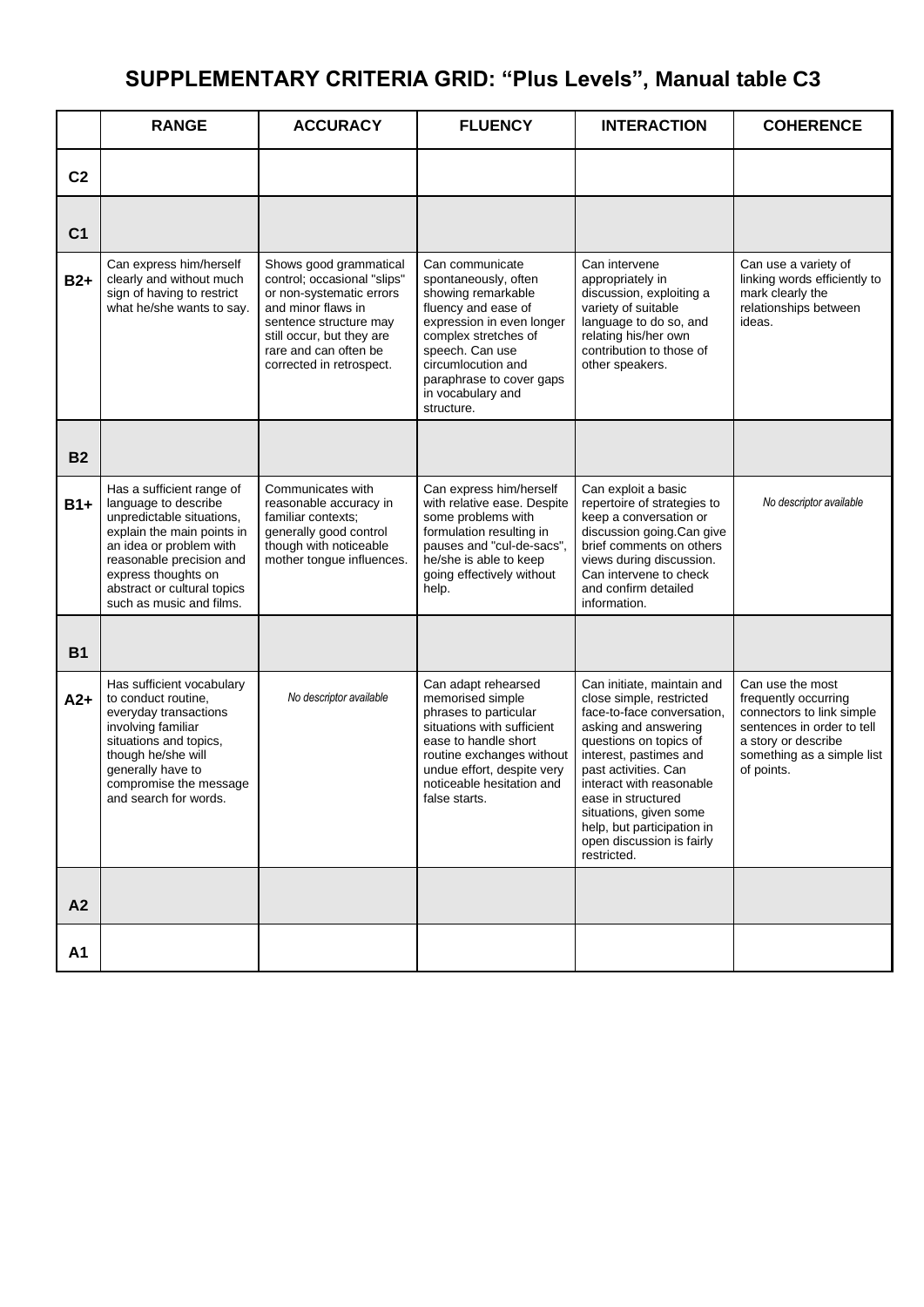## **Supplementary CEFR Scales**

|                | <b>SUSTAINED MONOLOGUE:</b> Describing Experience                                                                                                                                                                     |  |  |  |  |  |
|----------------|-----------------------------------------------------------------------------------------------------------------------------------------------------------------------------------------------------------------------|--|--|--|--|--|
| C <sub>2</sub> | Can give clear, smoothly-flowing, elaborate and often memorable descriptions.                                                                                                                                         |  |  |  |  |  |
| C1             | Can give clear, detailed descriptions of complex subjects.<br>Can give elaborate descriptions and narratives, integrating subthemes, developing particular points and rounding off with an<br>appropriate conclusion. |  |  |  |  |  |
| B2             | Can give clear, detailed descriptions on a wide range of subjects related to his field of interest.                                                                                                                   |  |  |  |  |  |
| B1             | Can give straightforward descriptions on a variety of familiar subjects within his field of interest.                                                                                                                 |  |  |  |  |  |
|                | Can reasonably fluently relate a straightforward narrative or                                                                                                                                                         |  |  |  |  |  |
|                | description as a linear sequence of points. Can give detailed accounts of                                                                                                                                             |  |  |  |  |  |
|                | experiences, describing feelings and reactions.                                                                                                                                                                       |  |  |  |  |  |
|                | Can relate details of unpredictable occurrences, e.g., an accident.                                                                                                                                                   |  |  |  |  |  |
|                | Can relate the plot of a book or film and describe his/her reactions.                                                                                                                                                 |  |  |  |  |  |
|                | Can describe dreams, hopes and ambitions.                                                                                                                                                                             |  |  |  |  |  |
|                | Can describe events, real or imagined.                                                                                                                                                                                |  |  |  |  |  |
|                | Can narrate a story.                                                                                                                                                                                                  |  |  |  |  |  |
|                | Can tell a story or describe something in a simple list of points.                                                                                                                                                    |  |  |  |  |  |
|                | Can describe everyday aspects of his environment e.g. people, places, a job or study experience.                                                                                                                      |  |  |  |  |  |
|                | Can give short, basic descriptions of events and activities.                                                                                                                                                          |  |  |  |  |  |
|                | Can describe plans and arrangements, habits and routines, past activities and personal experiences.                                                                                                                   |  |  |  |  |  |
| A2             | Can use simple descriptive language to make brief statements about and compare objects and                                                                                                                            |  |  |  |  |  |
|                | possessions.                                                                                                                                                                                                          |  |  |  |  |  |
|                | Can explain what he/she likes or dislikes about something.                                                                                                                                                            |  |  |  |  |  |
|                | Can describe his/her family, living conditions, educational background, present or most recent job.                                                                                                                   |  |  |  |  |  |
|                | Can describe people, places and possessions in simple terms.                                                                                                                                                          |  |  |  |  |  |
| ${\bf A1}$     | Can describe him/herself, what he/she does and where he/she lives.                                                                                                                                                    |  |  |  |  |  |

|                | <b>OVERALL SPOKEN INTERACTION</b>                                                                                                                                                                                                                                                                                                                                                  |
|----------------|------------------------------------------------------------------------------------------------------------------------------------------------------------------------------------------------------------------------------------------------------------------------------------------------------------------------------------------------------------------------------------|
| C <sub>2</sub> | Has a good command of idiomatic expressions and colloquialisms with awareness of connotative levels of meaning. Can<br>convey finer shades of meaning precisely by using, with<br>reasonable accuracy, a wide range of modification devices. Can backtrack and restructure around a difficulty so smoothly the<br>interlocutor is hardly aware of it.                              |
| C1             | Can express him/herself fluently and spontaneously, almost effortlessly. Has a good command of a broad lexical repertoire<br>allowing gaps to be readily overcome with circumlocutions. There is little obvious searching for expressions or avoidance<br>strategies; only a conceptually difficult subject can hinder a natural, smooth flow of language.                         |
|                | Can use the language fluently, accurately and effectively on a wide range of general, academic, vocational or leisure topics,<br>marking clearly the relationships between ideas. Can communicate spontaneously with good grammatical control without<br>much sign of having to restrict what he/she wants to say, adopting a level of formality appropriate to the circumstances. |
| B <sub>2</sub> | Can interact with a degree of fluency and spontaneity that makes regular interaction, and sustained relationships with native<br>speakers quite possible without imposing strain on either party. Can highlight the personal significance of events and<br>experiences, account for and sustain views clearly by providing relevant explanations and arguments.                    |
| B1             | Can communicate with some confidence on familiar routine and non-routine matters related to his/her interests and<br>professional field. Can exchange, check and confirm information, deal with less routine situations and explain why something<br>is a problem. Can express thoughts on more abstract, cultural topics such as films, books, music etc.                         |
|                | Can exploit a wide range of simple language to deal with most situations likely to arise whilst travelling. Can enter unprepared<br>into conversation of familiar topics, express personal opinions and exchange information on topics that are familiar, of<br>personal interest or pertinent to everyday life (e.g. family, hobbies, work, travel and current events).           |
| A <sub>2</sub> | Can interact with reasonable ease in structured situations and short conversations, provided the other person helps if<br>necessary. Can manage simple, routine exchanges without undue effort; can ask and answer questions and exchange ideas<br>and information on familiar topics in predictable everyday situations.                                                          |
|                | Can communicate in simple and routine tasks requiring a simple and direct exchange of information on familiar and routine<br>matters to do with work and free time. Can handle very short social exchanges but is rarely able to understand enough to keep<br>conversation going of his/her own accord.                                                                            |
| $\mathbf{A1}$  | Can interact in a simple way but communication is totally dependent on repetition at a slower rate of speech, rephrasing and<br>repair. Can ask and answer simple questions, initiate and respond to simple statements in areas of immediate need or on very<br>familiar topics.                                                                                                   |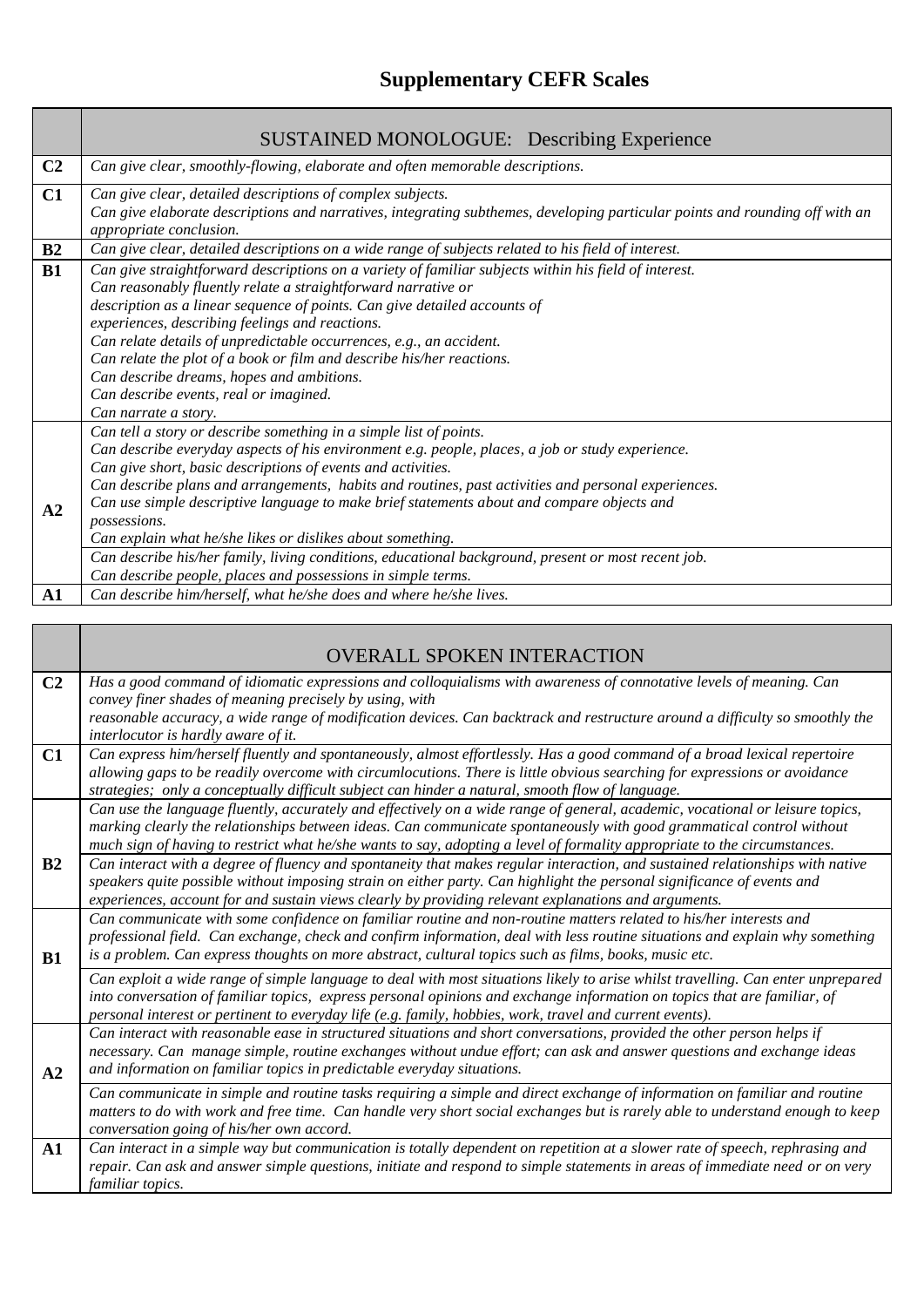|                | PHONOLOGICAL CONTROL                                                                                                                                                                     |  |  |  |  |  |
|----------------|------------------------------------------------------------------------------------------------------------------------------------------------------------------------------------------|--|--|--|--|--|
| C <sub>2</sub> | As Cl                                                                                                                                                                                    |  |  |  |  |  |
| C1             | Can vary intonation and place sentence stress correctly in order to express finer shades of meaning.                                                                                     |  |  |  |  |  |
| B2             | Has acquired a clear, natural, pronunciation and intonation.                                                                                                                             |  |  |  |  |  |
| <b>B1</b>      | Pronunciation is clearly intelligible even if a foreign accent is sometimes evident and occasional<br>mispronunciations occur.                                                           |  |  |  |  |  |
| A2             | Pronunciation is generally clear enough to be understood despite a noticeable foreign accent, but<br>conversational partners will need to ask for repetition from time to time.          |  |  |  |  |  |
| $\mathbf{A1}$  | Pronunciation of a very limited repertoire of learnt words and phrases can be understood with some<br>effort by native speakers used to dealing with speakers of his/her language group. |  |  |  |  |  |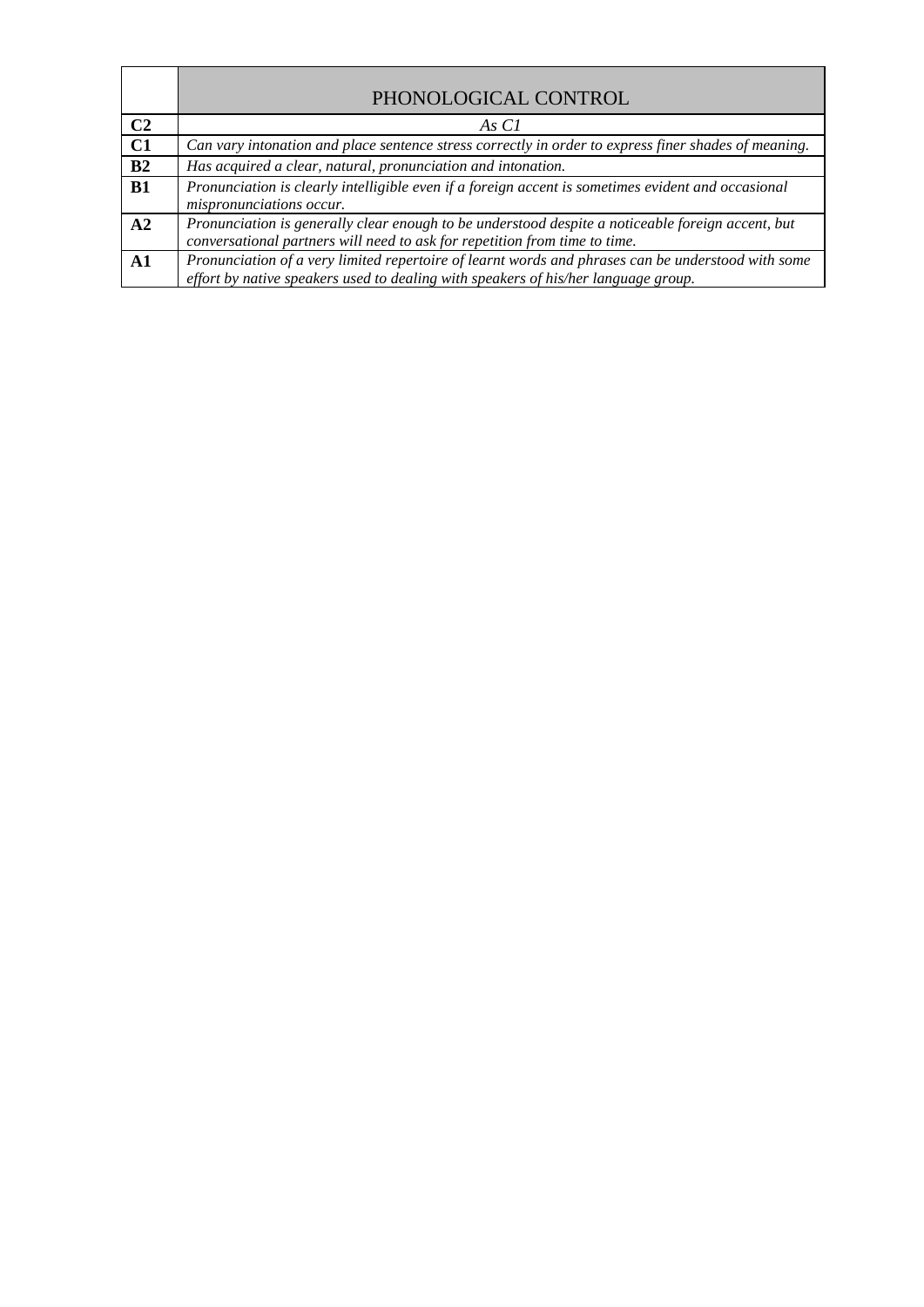#### **SPEAKING ASSESSMENT SCALES** (PROJECT) (maximum points: 25)

### **Descriptors printed in bold type pertain to level B2.**

Descriptors printed in normal types pertain to level B1.

*Descriptors in italics are below the minimum requirements for level B1.*

| MONOLOGUE (max. 11 points)                                                    |                                                |                             | DIALOGUE (max. 11 points)                                                           | <b>BOTH TASTS</b><br>(max. 3 points)              |                                    |                                                           |
|-------------------------------------------------------------------------------|------------------------------------------------|-----------------------------|-------------------------------------------------------------------------------------|---------------------------------------------------|------------------------------------|-----------------------------------------------------------|
| <b>Task achievement</b><br>(content). Language<br>resource<br>(max. 4 points) | <b>Fluency and cohesion</b><br>(max. 4 points) | Accuracy<br>(max. 3 points) | <b>Task achievement</b><br><i>(communicative)</i><br>intentions)<br>(max. 4 points) | Interaction and<br>flexibility<br>(max. 4 points) | <b>Accuracy</b><br>(max. 3 points) | <b>Pronunciation and</b><br>intonation<br>(max. 3 points) |

| $\overline{\mathbf{4}}$ | The task is dealt with<br>effectively, relevant<br>supporting detail and<br>examples are given. A<br>broad range of<br>vocabulary allows to<br>express ideas almost<br>effortlessly. A variety<br>of lexical (e.g. lower-<br>frequency) and<br>grammatical (more<br>complex) resources<br>are used. The<br>candidate can freely<br>paraphrase. | <b>Spontaneous and</b><br>natural<br>communication. Ideas<br>are expressed freely<br>and easily.<br><b>Discourse markers</b><br>and linking words are<br>used efficiently to<br>mark the<br>relationships between<br>ideas and highlight<br>main points. |                                                                                                                   | The communicative<br>intentions of the task are<br>effectively realised: ideas<br>are clearly expressed,<br>alternatives evaluated,<br>arguments provided.                                                                                | The candidate can<br>appropriately<br>iniciate, maintain and<br>end a conversation<br>with effective<br>turntaking. S/he uses<br>a variety of phrases.<br>S/he can engage the<br>partner in the<br>conversation and<br>comment on his/her<br>ideas. |                                                                                                                   |                                                                                                                                                       |
|-------------------------|------------------------------------------------------------------------------------------------------------------------------------------------------------------------------------------------------------------------------------------------------------------------------------------------------------------------------------------------|----------------------------------------------------------------------------------------------------------------------------------------------------------------------------------------------------------------------------------------------------------|-------------------------------------------------------------------------------------------------------------------|-------------------------------------------------------------------------------------------------------------------------------------------------------------------------------------------------------------------------------------------|-----------------------------------------------------------------------------------------------------------------------------------------------------------------------------------------------------------------------------------------------------|-------------------------------------------------------------------------------------------------------------------|-------------------------------------------------------------------------------------------------------------------------------------------------------|
| 3                       | The task is dealt with<br>effectively, but<br>relevant supporting<br>detail and examples<br>are not always given.<br>A good range of<br>vocabulary, but there<br>is some repetition of<br>expression. Low-<br>frequency lexis and<br>more complex<br>grammatical                                                                               | Rather even tempo,<br>longer pauses are<br>few. There may be<br>'jumpiness' in a long<br>contribution.<br><b>Discourse markers</b><br>and linking words are<br>not always used<br>appropriately.                                                         | Errors do not cause<br>misunderstanding.<br>Errors occur in<br>complex structures,<br>and are often<br>corrected. | The communicative<br>intentions of the task are<br>effectively realised: the<br>majority of the ideas are<br>clearly expressed, even if<br>argumentation is not<br>always effective. Details<br>are provided for the main<br>points only. | The candidate can<br>appropriately<br>maintain a<br>conversation,<br>comment on<br>proposals of the<br>partner, conclude the<br>discussion and avoid<br>deviations. S/he<br>comments on the<br>partner's ideas.                                     | Errors do not cause<br>misunderstanding.<br>Errors occur in<br>complex structures,<br>and are often<br>corrected. | <b>Pronunciation and</b><br>infonation are clear,<br>tempo and rhythm are<br>natural, logical stress is<br>used to express ideas<br>more effectively. |